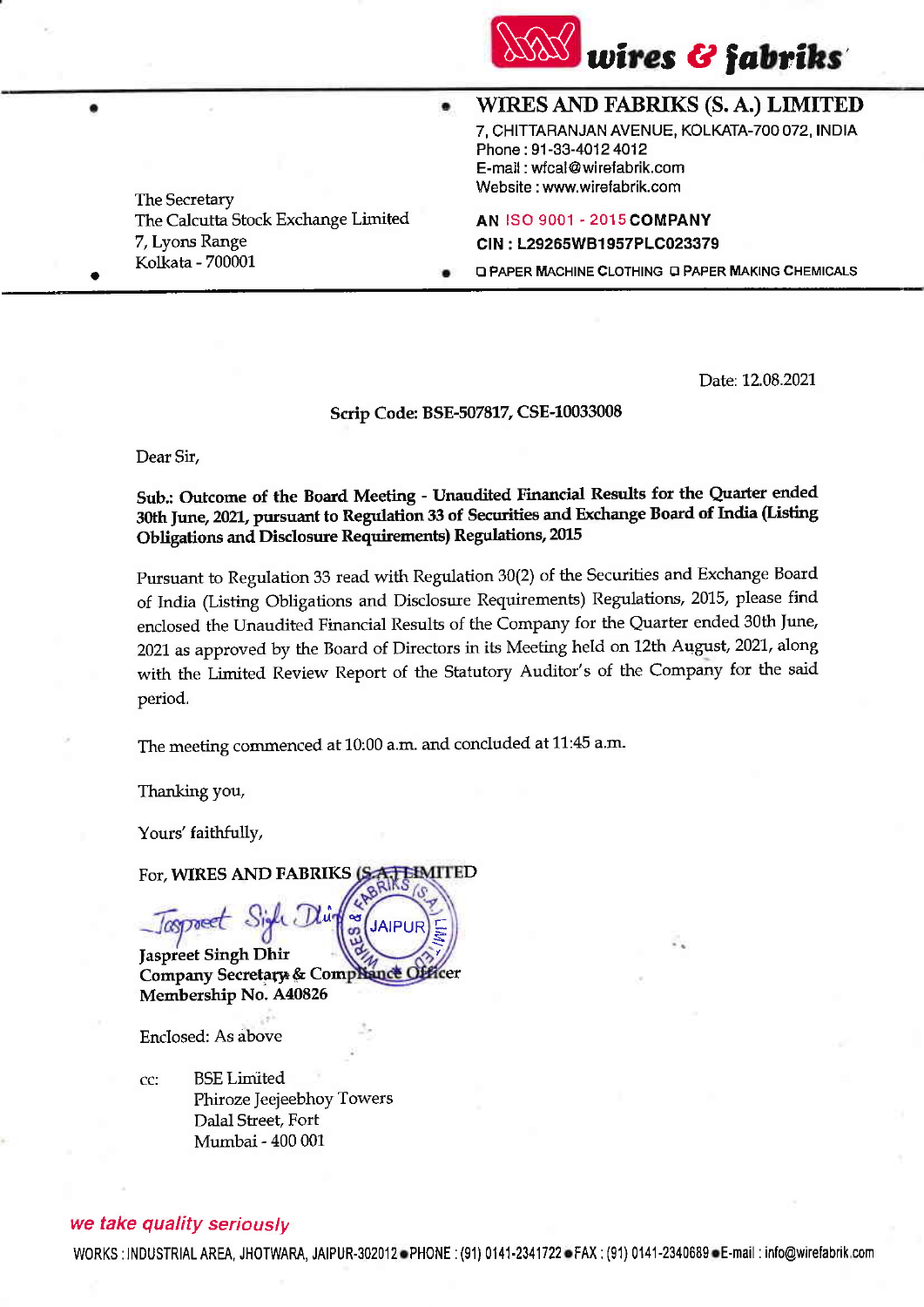

62, Gangwal Park, M. D. Road, Jaipur-302004 T-0141-2613966, E- legal@jainshrimal.com, W-www.jainshrimal.com

## LIMITED REVIEW REPORT ON THE UNAUDITED FINANCIAL RESULTS FOR THE QUARTERENDED 30th JUNE, 2021

Review report to The Board of Directors Wires and Fabriks(S.A.) Limited Kolkata

We have reviewed the accompanying statement of unaudited financial results of Wires and Fabriks (S.A.) Limited ("the Company") for the period ended30<sup>th</sup> June, 2021. This statement is the responsibility of the Company's Management and has been approved by the Board of Directors. Our responsibility is to issue a report on these financial statements based on our review.

We conducted our review of the Statement in accordance with the Standard on Review Engagements (SRE) 2410 "Review of Interim Financial Information Performed by the Independent Auditor of the Entity", issued by the Institute of Chartered Accountants of India. This standard requires that we plan and perform the review to obtain moderate assurance as to whether the financial statements are free of material misstatement. A review is limited primarily to inquiries of company personnel and analytical procedures applied to financial data and thus provide less assurance than an audit. We have not performed an audit and accordingly, we do not express an audit opinion.

Based on our review conducted as above, nothing has come to our attention that causes us to believe that the accompanying statement of unaudited financial results prepared in accordance with applicable accounting standards and other recognized accounting practices and policies has not disclosed the information required to be disclosed in terms of Regulation 33 of the SEBI (Listing Obligations and Disclosure Requirements) Regulations, 2015 including the manner in which it is to be disclosed, or that it contains any material misstatement.

> For Jain Shrimal & Co. **Chartered Accountants** (Firm Registration No. 001704C)

Narendra Shrimal Partner Membership No. 70902 UDIN: 21070902AAAAEC4188

Place: Jaipur Date: 12thAugust, 2021